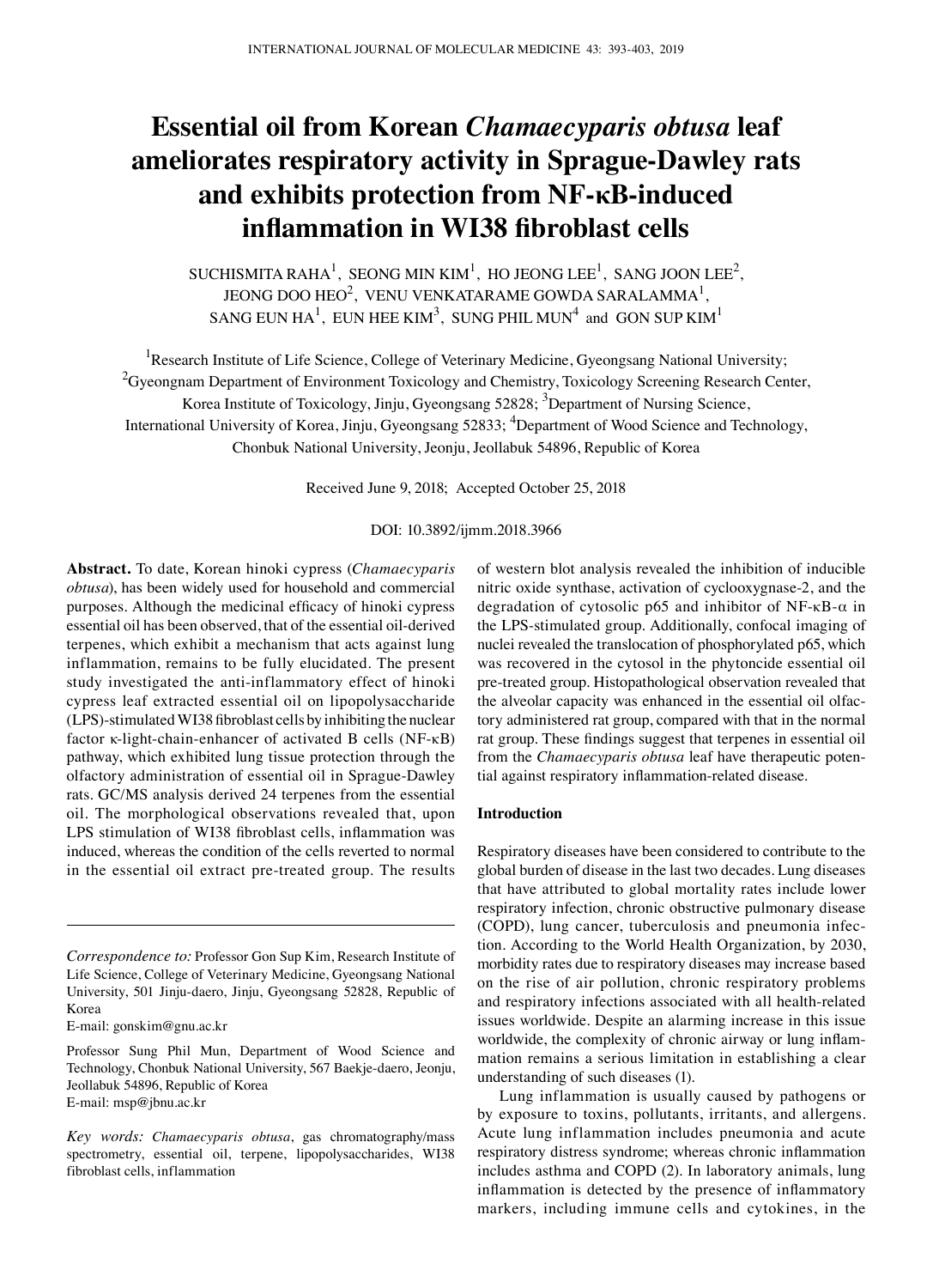bronchoalveolar lavage fluid of sacrificed animals (3). The respiratory system comes into direct contact with a low level of lipopolysaccharide (LPS) present as a contaminant in airborne particles. Exposure to LPS results in several characteristics of lung inflammation, including the upregulation of myosin light chain phosphorylation and airway epithelial barrier permeability with increasing levels of albumin, myeloperoxidase activity and infiltration of neutrophils (4), and can cause acute lung injury due to bilateral alveolar infiltration, lung edema and respiratory failure. Therefore, a better understanding of the pathogens or stress associated with lung inflammation and potential targets for treatment which can maintain lung homeostasis, is always dependent on the characteristics of cells or tissue involvement.

Fibroblasts, which are traditionally recognized as quiescent cells responsible for extracellular matrix production, are known to be actively involved the immune system (5). In chronic lung diseases, the number and phenotypes of fibroblasts cells are altered as they are able to modulate the immune response, however, any impairment in immune regulation involves the disruption of controlling activity and leads to inflammation and damage (6). Previous studies have implicated fibroblasts as cells which contribute to disease persistence and define anatomical location. Therefore, fibroblasts are an attractive therapeutic target as they assist in orchestrating the infiltration of inflammatory agents (7). Essential oils, including hinoki cypress leaf oil, have long been used as commercialized products, including fragrances(8), air purifiers and human‑safe insect repellent (9).

The physiological activities of phytoncide extract include anti-oxidant, antimicrobial, insecticidal and antifungal properties (10). It can also be used as an alternative antibiotic in weaning pigs via dietary supplementation (11). The forest bathing of phytoncide volatile oil has shown to increase natural killer (NK) cells (12), decrease stress hormones (13) and even induce physiological relaxation through olfactory stimulation in humansin aromatherapy (8). Monoterpenes of plant essential oils exert several antitumor activities (14), whereas monoterpene 1.8-cineole of *Eucalyptus globulus* oil (15) and tymol, carvacrol, *p*‑Cymene from *Lippia sidoides*  leaves (16,17) have shown inflammatory activities *in vivo*. *Chamaecyparis obtusa* (*C. obtusa*) essential oil extract has shown to have an anti-inflammatory effect against paw edema and peritonitis (18). However, cypress leaf essential oil-derived terpenes have not been examined *in vitro* or *in vivo* for their potential in attenuating inflammatory mediators in lung inflammation.

Therefore, the present study investigated the anti-inflammatory effect of hinoki cypress leaf extracted essential oil in LPS‑stimulated WI38 fibroblast cells by inhibiting the nuclear factor κ-light-chain-enhancer of activated B cells (NF-κB) pathway and its ability to enhance the lung tissue capacity of Sprague‑Dawley rats.

#### **Materials and methods**

*Plant material and preparation of leaf essential oil.*  Shredded and frozen hinoki (*C. obtusa*) leaves (<1 cm in length) were kindly provided by Napoli Co., Ltd. (Tonyoung, South Korea) in May 2017. The leaves (~600 g) were placed in a 2 l round‑bottom flask with 1.2 l de‑ionized water and a Clevenger-type apparatus was then attached to collect the essential oil. Following 11 h of steam distillation, the volume of essential oil was measured, and the oil was then transferred to a 15 ml vial and weighed. The oil yield was calculated according to the following equation: Essential oil  $(w/w\%) = (weight \ of)$ essential oil/weight of hinoki leaves) x 100.

Phytoncide essential oil with 100% mixture and 100% purity at a concentration of 1 gm/ml (1 ml) stock was obtained from Professor Sung Phil Mun of Chonbuk National University (Jeonju, South Korea).

*Essential oil analysis using GC/MS.* A GC/MS QP 2010 (Shimadzu Corporation, Kyoto, Japan) equipped with a CBP5 fused silica capillary column (30 m x 0.25 mm i.d., 0.25  $\mu$ m film thickness; Shimadzu Corporation) was used for the analysis of the leaf essential oil constituents. The oven temperature was maintained at 40˚C for 5 min, and then increased by 3˚C/min to 220˚C and increased again by 10˚C/min to 280˚C and held for 5 min. The injector temperature was 300˚C and the interface temperature was 230˚C with the EI mode at 70 eV. He gas was used as the carrier gas at a flow rate of 1 ml/min and the split ratio was 1:30. The MS scan range was m/z 35-500. Identification of the oil components was based on comparisons of relative retention indices calculated from a mixture of aliphatic hydrocarbons ranging between C7 and C30 and from the NIST11 database (https://www.nist.gov).

*Chemical and reagents.* LPS and 3-(4,5-dimethylthiazol-2-yl)-2,5-diphenyltetrazolium bromide (MTT) were purchased from Sigma-Aldrich; Merck KGaA (Darmstadt, Germany). α-minimum essential medium (MEM) was purchased from Lonza Group, Ltd. (Walkersville, MD, USA). Fetal bovine serum (FBS) and penicillin/streptomycin (P/S) antibiotics were obtained from Gibco; Thermo Fisher Scientific, Inc. (Waltham, MA, USA). The materials and chemicals used for electrophoresis were obtained from Bio-Rad Laboratories, Inc. (Hercules, CA, USA). The primary antibodies against rabbit inducible nitric oxide synthase (iNOS; cat. no. 13120), p65 (cat no. 8242S), phosphorylated (p)-p65 (cat. no. 3033S), nuclear factor NF-κB inhibitor (IκB)-α (cat. no. 4812S), and anti-rabbit Alexa fluor 594 (cat. no. 8889S) conjugate were purchased from Cell Signaling Technology, Inc. (Beverly, MA, USA). Cyclooxygenase-2 (COX-2; cat. no. SC-1745) goat polyclonal and donkey anti-goat (cat. no. SC‑2354) IgG HRP conjugate secondary antibodies were purchased from Santa Cruz Biotechnology, Inc. (Santa Cruz, CA, USA). Anti-rabbit (cat. no. ADI-SAB-300) IgG horseradish conjugate secondary antibody was obtained from Enzo Life Sciences, Inc. (Minneapolis, MN, USA). Goat anti-mouse (cat. no. A90-116P) IgG HRP conjugate secondary antibody was purchased from Bethyl Laboratories, Inc. β-actin (cat. no. MAB1501) antibody was purchased from EMD Millipore (Billerica, MA, USA). All chemicals used were of the highest grade commercially available.

*Experimental animals.* Male Sprague‑Dawley rats (6-week-old, 150 g; Samtaco, Osan, Korea) were used for the *in vivo* experiments. The experiment was performed following the standard animal science guidelines reviewed and approved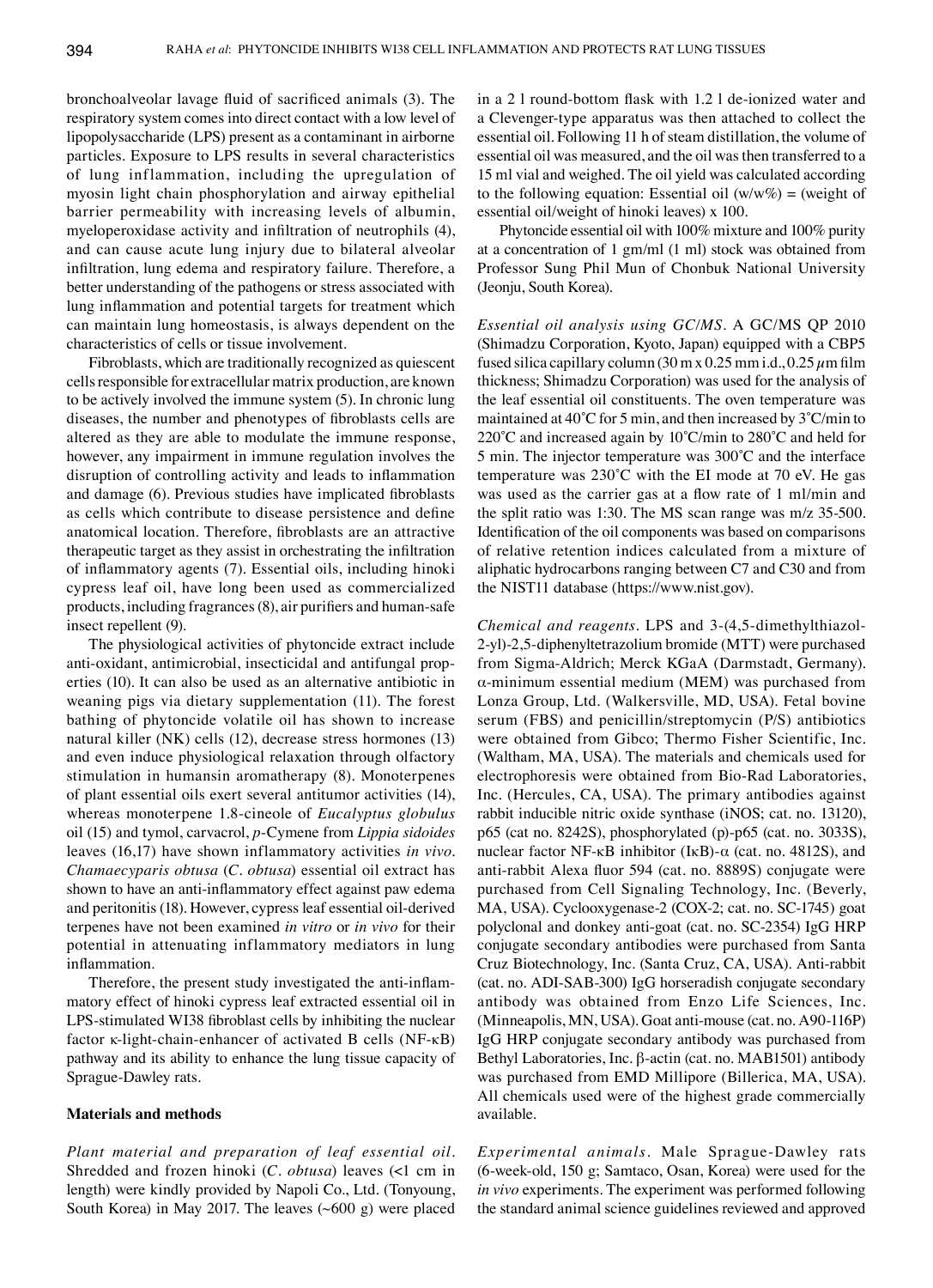by the Ethics Committee of Gyeongnam Biological Resource Research Center (Gyeongnam, Korea). Prior to use, the rats were acclimatized for 3 days in a normal room ambience (room temperature: 20‑24˚C; relative humidity: 40‑70%; 12 h light/dark cycle), with free access to standard rodent chow and softened tap water. Each group consisted of three rats and comprised the control and phytoncide essential oil-inhaled groups. Phytoncide essential oil (100 kg/cm<sup>3</sup> maximum, as per the recommendation of Chunbuk National University) was administered through an oxygen channel into the cage for 4 weeks. After 4 weeks, all mice were anesthetized with ether solution and sacrificed by cervical dislocation.

*Hematoxylin and eosin staining.* The xenograft lung tissues were fixed with 4% paraformaldehyde overnight. The tissues were then embedded with paraffin. The embedded paraffin was removed from the samples with 100% xylazine and dehydrated with different concentrations of ethanol (95, 90, 80, and 70%). The tissue samples were stained with hematoxylin for 3 min and placed on 0.3% acid alcohol for differentiation. The samples were rinsed with Scott's tap water prior to exposure to eosin solution for 3 min. Following staining with hematoxylin and eosin, tissue samples were dried and protected with a cover slide. The samples were then observed under a light microscope.

*Cell culture.* The WI38 human embryonic fibroblast, lung tissue-derived cell line was obtained from the Korean Cell Line Bank (Seoul, Korea). The WI38 fibroblast cells were maintained in  $\alpha$ -MEM media supplemented with 20% heat-inactivated FBS and 1% P/S at 37°C in a 5% CO<sub>2</sub> incubator. The LPS was dissolved in 1X PBS.

*Cell viability.* To assess WI38 cell compatibility, the cells were seeded at a density of  $6x10^5$  cells per well in 24-well plates and treated with various concentrations of phytoncide essential oil (1-50  $\mu$ g/ml) and LPS (1-10  $\mu$ g/ml) followed by incubated at 37˚C for 24 h. An MTT assay was performed to evaluate cell viability. Following treatment, MTT solution (5 mg/ml in 1X PBS) was added followed by incubation for 3 h at 37˚C in the dark. The formazan crystals formed were solubilized by incubating cells with 500  $\mu$ l of DMSO. Cell absorbance was read by an enzyme-linked immunosorbent assay (ELISA) plate reader (BioTek Instruments, Inc., Winooski, VT, USA) at 540 nm. Cell proliferation was quantified as a percentage compared with the positive control and negative control group accordingly, which was set at 100%.

*Western blot analysis.* Briefly, the WI38 cells, which had been pre-treated with 1-10  $\mu$ g/ml phytoncide essential oil for 1 h prior to 5  $\mu$ g/ml of LPS for 24 h, were lysed overnight with RIPA lysis buffer containing phosphatase inhibitor cocktail, protease inhibitor and EDTA (Thermo Fisher Scientific, Inc.). The extracted proteins were then centrifuged at 21,000 x g for 30min at 4˚C to remove debris. The proteins were resolved using 10-12% SDS-PAGE and subsequently transferred onto a polyvinylidene difluoridemembrane (Immunobilon‑P, 0.45 mm; EMD Millipore) using the TE 77 Semi‑Dry transfer unit (GE Healthcare Life Sciences, Chalfont, UK). The membranes were blocked with 5% non-fat milk in Tris-buffered saline containing 1% Tween-20 (TBS-T, pH 7.4) or 1X phospho blocking solution (TransLab Biosciences, Daejeon, Korea) at room temperature for 1 h. The blots were probed with a 1: 1,000 dilutions for the primary antibodies viz., iNOS, p65, p-p65, I $\kappa$ B- $\alpha$  and 1:250 for COX-2 at 4°C for overnight. The membranes were washed five times with TBS‑T, and were then incubated with diluted enzyme-linked secondary antibodies at 1:1,000 for anti-rabbit, 1:2,000 for anti-goat and 1:3,000 for anti-mouse at room temperature for 3 h. The membranes were then visualized using an enhanced chemiluminescence kit and western blotting detection reagents (GE Healthcare Life Sciences). ImageJ software v.1.51u (National Institutes of Health, Bethesda, MD, USA) was used to quantify each protein band, followed by densitometry reading performed following normalization with the expression of β-actin.

*Confocal imaging.* Briefly, the cells were seeded on 15 mm microscope cover glass (Paul Marienfeld GmbH & Co., KG, Lauda-Königshofen, Germany) at a density of 5x10<sup>6</sup> cells/well in 12-well plates and grown overnight, followed by pre-treatment with essential oil and LPS stimulation for 24 h. For antibody labeling, the cells were first fixed with 37% formaldehyde and 95% ethanol (1:4) for 15 min at room temperature, followed by washing with 1X PBS three times (5 min/wash) and blocking with 1% BSA (Bioshop, Canada, Inc., Burlington, ON, Canada)/1X PBS for 1 h at room temperature. The cells were probed overnight with a 1:100 ratio of diluted antibody  $(p-p65)$  at  $4^{\circ}$ C. Following washing with 1X PBS four times (7-10 min/wash), the cells were blocked with 1:250 diluted anti‑rabbit Alexa fluor 594 conjugate Red at room temperature for 1 h. The cells were then washed with 1X PBS and mounted with 4',6-diamidino-2-phenylindole mounting solution on slides purchased from Vector Laboratories, Inc. (Burlingame, CA, USA) and were designated for confocal image analysis. All confocal images were captured with a x20 oil objective (numerical aperture 3.5) lenses of Olympus Fluoview FV1000. FV10-ASW 3.1 viewer software (Olympus Corporation, Tokyo, Japan) was used to extract the images.

*Statistical analysis.* The obtained results are expressed as the mean  $\pm$  standard deviation of a minimum three replicates in independent experiments. The data were analyzed by one-way analysis of variance followed by Tukey's test for the comparison of multiple independent variables using GraphPad Prism v.5.0 for Windows (GraphPad Software, Inc., La Jolla, CA, USA). P<0.05 was considered to indicate a statistically significant difference.

# **Results**

*Quantification and characterization of terpenes.* Steam distillation of *C. obtusa* leaves produced a light yellow-colored oil with a yield of 1.59% (w/w) based on green leaf. The GC/MS analyzed peaks revealed >24 components in the total ion chromatogram, as shown in Fig. 1. A total of 23 compounds(Table I) were identified from the leaf oil of *C. obtusa*. Among the leaf oil compounds, monoterpenes and oxygenated monoterpenes were predominant (59.23%), followed by sesquiterpenes and oxygenated sesquiterpenes (39.65%). Among the monoterpenes and oxygenated monoterpenes, sabinene (10.42%) and  $\alpha$ -terpinyl acetate (18.89%) were the major compounds,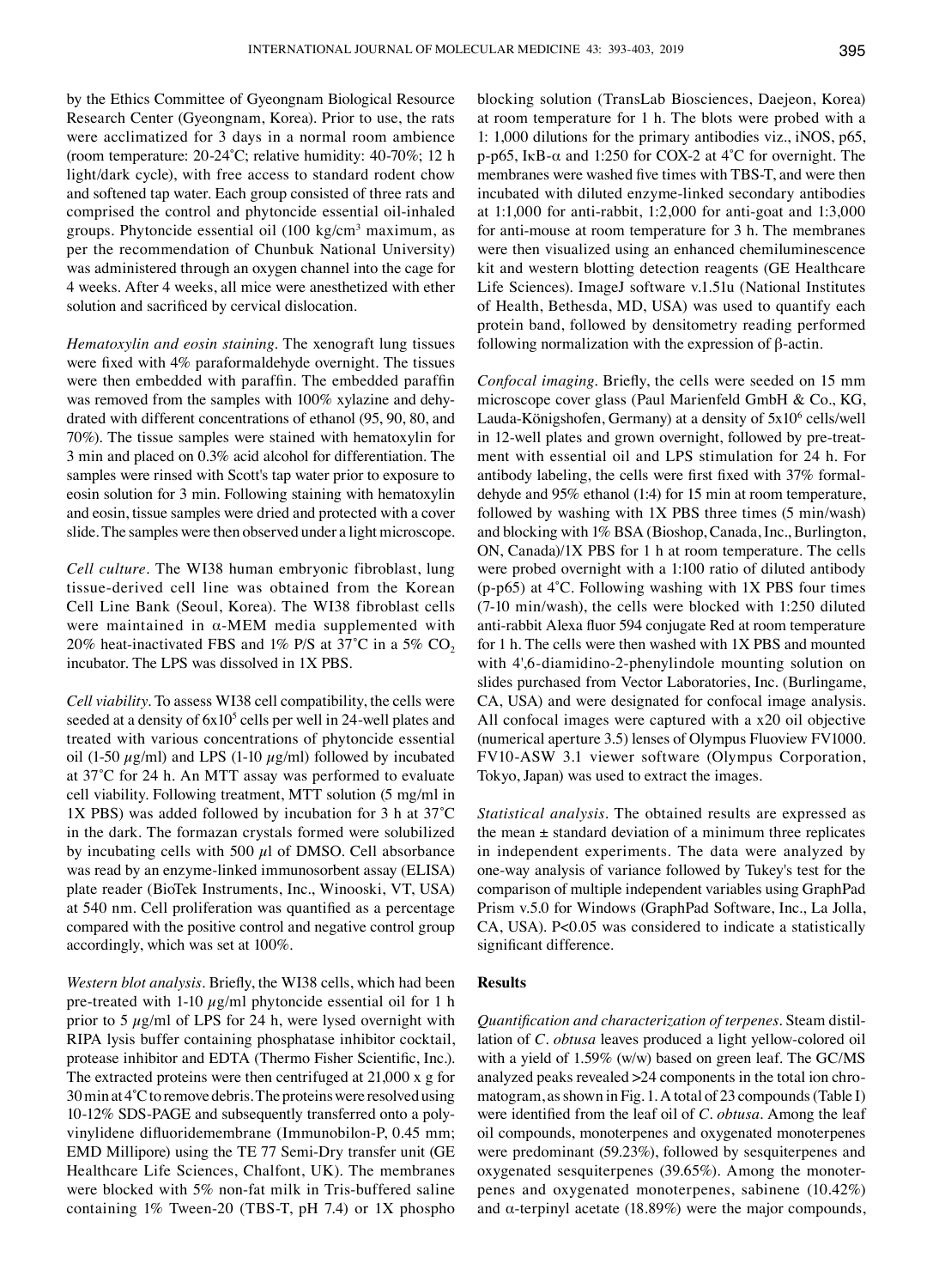| Peak no.       | $RT$ (min) | Compound                                                                                  | $\mathbf{M}^+$ | Formula                                          | Area $(\%)$ | RI <sup>a</sup> | $RI^b$ | Type        |
|----------------|------------|-------------------------------------------------------------------------------------------|----------------|--------------------------------------------------|-------------|-----------------|--------|-------------|
| 1              | 11.860     | Thujene                                                                                   | 136            | $C_{10}H_{16}$                                   | 0.54        | 921             | 920    | M           |
| $\overline{c}$ | 12.150     | $\alpha$ -Pinene                                                                          | 136            | $C_{10}H_{16}$                                   | 1.41        | 930             | 939    | M           |
| 3              | 14.380     | Sabinene                                                                                  | 136            | $C_{10}H_{16}$                                   | 10.42       | 971             | 976    | M           |
| $\overline{4}$ | 15.490     | Myrcene                                                                                   | 136            | $C_{10}H_{16}$                                   | 4.68        | 991             | 991    | M           |
| 5              | 16.730     | δ-Carene                                                                                  | 136            | $C_{10}H_{16}$                                   | 1.38        | 1,015           | 1,011  | $\mathbf M$ |
| 6              | 17.405     | Limonene                                                                                  | 136            | $C_{10}H_{16}$                                   | 5.39        | 1,026           | 1,031  | $\mathbf M$ |
| 7              | 19.090     | $\gamma$ -Terpinene                                                                       | 136            | $C_{10}H_{16}$                                   | 4.13        | 1,058           | 1,062  | M           |
| 8              | 20.650     | Terpinolene                                                                               | 136            | $C_{10}H_{16}$                                   | 1.19        | 1,087           | 1,088  | $\mathbf M$ |
| 9              | 25.315     | Terpinen-4-ol                                                                             | 154            | $C_{10}H_{18}O$                                  | 4.78        | 1,176           | 1,177  | M           |
| 10             | 26.000     | $\alpha$ -Terpineol                                                                       | 154            | $C_{10}H_{18}O$                                  | 0.90        | 1,189           | 1,195  | M           |
| 11             | 30.750     | Bornyl acetate                                                                            | 196            | $C_{12}H_{20}O_2$                                | 5.52        | 1,286           | 1,289  | $\mathbf M$ |
| 12             | 33.820     | $\alpha$ -Terpinyl acetate                                                                | 196            | $C_1$ <sub>2</sub> H <sub>2</sub> O <sub>2</sub> | 18.89       | 1,351           | 1,352  | $\mathbf M$ |
| 13             | 37.360     | Thujopsene (widdrene)                                                                     | 204            | $C_{15}H_{24}$                                   | 1.55        | 1,431           | 1,431  | ${\bf S}$   |
| 14             | 38.030     | cis-Muurola-3,5-diene                                                                     | 204            | $C_{15}H_{24}$                                   | 0.73        | 1,447           | 1,446  | ${\bf S}$   |
| 15             | 38.770     | 1,2,3,5,6,7,8,8a-<br>Octahydro-1-methyl-6-<br>methylene-4-(1-<br>methylethyl) naphthalene | 204            | $C_{15}H_{24}$                                   | 1.54        | 1,464           | 1,464  | S           |
| 16             | 39.560     | Germacrene-D                                                                              | 204            | $C_{15}H_{24}$                                   | 0.78        | 1,482           | 1,480  | ${\bf S}$   |
| 17             | 40.330     | Unknown                                                                                   | 204            | $C_{15}H_{24}$                                   | 1.19        | 1,500           |        | ${\bf S}$   |
| 18             | 41.370     | δ-Cadinene                                                                                | 204            | $C_{15}H_{24}$                                   | 0.67        | 1,507           | 1,524  | ${\bf S}$   |
| 19             | 42.525     | Elemol                                                                                    | 222            | $C_{15}H_{26}O$                                  | 17.45       | 1,552           | 1,550  | ${\bf S}$   |
| 20             | 44.550     | Cedrol                                                                                    | 222            | $C_{15}H_{26}O$                                  | 0.81        | 1,603           | 1,596  | ${\bf S}$   |
| 21             | 45.805     | $\gamma$ -Eudesmol                                                                        | 222            | $C_{15}H_{26}O$                                  | 6.62        | 1,634           | 1,626  | ${\bf S}$   |
| 22             | 46.520     | $\beta$ -Eudesmol                                                                         | 222            | $C_{15}H_{26}O$                                  | 3.84        | 1,653           | 1,651  | ${\bf S}$   |
| 23             | 46.640     | $\alpha$ -Eudesmol                                                                        | 222            | $C_{15}H_{26}O$                                  | 4.47        | 1,656           |        | S           |
| 24             | 56.525     | Beyerene (hibaene)                                                                        | 272            | $C_{20}H_{32}$                                   | 1.11        | 1,930           | 1,995  | $\mathbf D$ |
| Total          |            |                                                                                           |                |                                                  | 99.99       |                 |        |             |

Table I. Chemical composition of the essential oil obtained from *Chamaecyparis obtusa* leaf.

<sup>a</sup>Relative experimental RI: *n*-alkanes (C7-C30) were used as reference points in the calculation of relative retention indices. <sup>b</sup>RI on a DB-5 column with reference to *n*-alkanes. Monoterpenes (29.14%) and oxygenated monoterpenes (30.09%), sesquiterpenes (6.46%) and oxygenated sesquiterpenes (33.19%), diterpenes (1.11%). RT, retention time; RI, retention index; M, monoterpenes; S, sesquiterpenes; D, diterpenes.



Figure 1. Total ion chromatogram of essential oil extracted from hinoki cypress (*Chamaecyparis obtusa*) leaf. A total of 24 component peaks were observed. The peaks were categorized as 12 monoterpenes; 11 sesquiterpenes and 1 diterpene.

with oxygenated sesquiterpenes carrying elemol (17.45%) as the main compound including sub major compounds listed in Table II. The compounds were identified with reference to previous studies (19-22).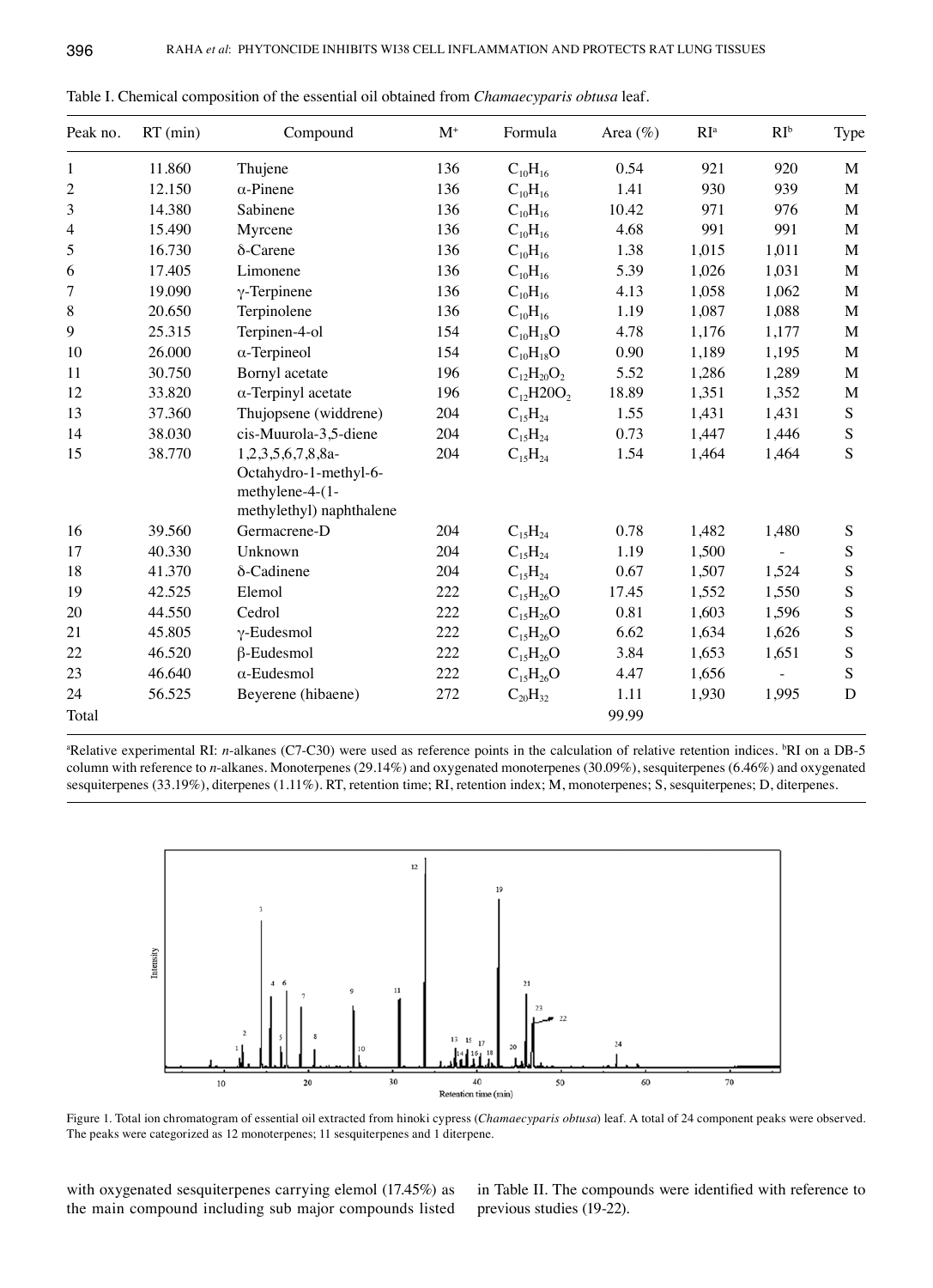| Compound                   | Formula           | Area $(\% )$ | RI <sup>a</sup> | $RI^b$ | Type                     |
|----------------------------|-------------------|--------------|-----------------|--------|--------------------------|
| Sabinene                   | $C_{10}H_{16}$    | 10.42        | 971             | 976    | Monoterpene              |
| $\alpha$ -Terpinyl acetate | $C_{12}H_{20}O_2$ | 18.89        | 1,351           | 1,352  | Oxygenated monoterpene   |
| Elemol                     | $C_{15}H_{26}O$   | 17.45        | 1,552           | 1,550  | Oxygenated sesquiterpene |
| Myrcene                    | $C_{10}H_{16}$    | 4.68         | 991             | 991    | Monoterpene              |
| Limonene                   | $C_{10}H_{16}$    | 5.39         | 1,026           | 1,031  | Monoterpene              |
| $\gamma$ -Terpinene        | $C_{10}H_{16}$    | 4.13         | 1,058           | 1,062  | Monoterpene              |
| Terpinen-4-ol              | $C_{10}H_{18}O$   | 4.78         | 1,176           | 1,177  | Oxygenated monoterpene   |
| Bornyl acetate             | $C_{12}H_{20}O_2$ | 5.52         | 1.286           | 1,289  | Oxygenated monoterpene   |
| $\gamma$ -Eudesmol         | $C_{15}H_{26}O$   | 6.62         | 1,634           | 1,626  | Oxygenated sesquiterpene |
| $\beta$ -Eudesmol          | $C_{15}H_{26}O$   | 3.84         | 1,653           | 1,651  | Oxygenated sesquiterpene |
| $\alpha$ -Eudesmol         | $C_{15}H_{26}O$   | 4.47         | 1,656           |        | Oxygenated sesquiterpene |
| Total                      |                   | 86.19        |                 |        |                          |

Table II. Main major compounds of essential oil from hinoki cypress leaf analyzed by GC‑MS.

<sup>a</sup>Experimental relative RI: *n*-alkanes (C7-C30) were used as reference points in the calculation of relative RIs. <sup>b</sup>RIs determined on a DB-5 column with reference to *n*-alkanes. RI, retention index.



Figure 2. Histopathological changes in lung tissue following essential oil inhalation. Hematoxylin and eosin staining of tissues (B) in rats exposed to essential oil phytoncide inhalation (100 kg/cm<sup>3</sup>) or (A) normal (control) Sprague‑Dawley rats over 4 weeks of treatment were observed under a microscope (magnification, x400).

*Phytoncide essential oil enhances lung alveolar capacity.*  To evaluate the effect of phytoncide essential oil on rats via olfactory stimulation, the lungs were removed followed by subsequent fixing and staining. In order to investigate the histopathological changes in the phytoncide essential oil-administered or inhalation model, hematoxylin and eosin staining was performed. It was observed that xenograft lung tissues in the test group showed more alveoli in the lungs than the control group (Fig. 2). No significant difference between the control and test group was found when comparing the thickness of the interstitial space layer, with the exception ofin the nucleus. There was no exudate found inside the alveolar layer. An increase of spontaneous volume and a decrease in alveolar dead space were observed. In addition, no toxic interstitial pneumonia or inflammation was observed in the test group rats, confirming that there was no microbial infection in the lungs. This observation indicates that the airway inhalation of phytoncide essential oil by Sprague‑Dawley rats did not cause any microbial infection or inflammation over the course duration of phytoncide administration. Instead, there was an enhancement in the breathing capacity of the lungs.

*Effect of phytoncide essential oil on cell viability and LPS stimulation on WI38 fibroblast cells.* The effect of phytoncide from hinoki leaf extracted essential oil on the viability of WI38 cells was measured at doses ranging between 1 and 50  $\mu$ g/ml and of LPS concentrations ranging between 1 and  $10 \mu g$ /ml using an MTT assay following incubation of the cells for 24 h (Fig. 3A and B). It was observed that cell viability was not affected until a 10  $\mu$ g/ml dose of phytoncide essential oil and significant cell growth inhibition (47%) was observed at the 50  $\mu$ g/ml dose. LPS stimulation led to changes in cell morphology at 5 and 10  $\mu$ g/ml concentrations, compared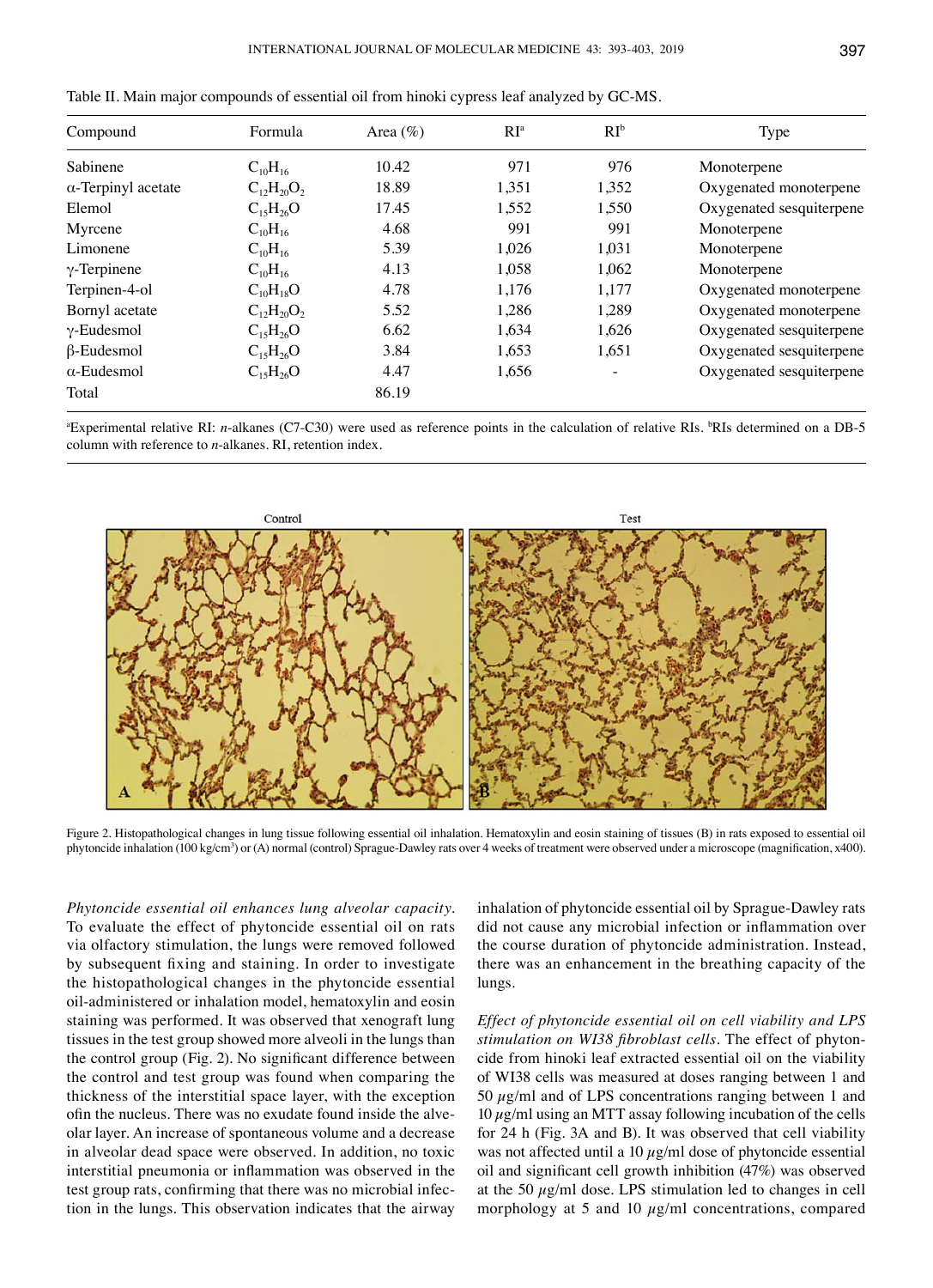

Figure 3. Cell compatibility and anti-stimulatory effect of essential oil on LPS-induced WI38 fibroblast cell inflammation. (A) Morphological observation of WI38 fibroblast cells treated with various concentrations (1‑50 µg/ml) of essential oil on cell compatibility. (B) Morphological observations of WI38 fibroblast cells show the inflammatory effects of LPS stimulation (1-10  $\mu$ g/ml) compared with untreated cells. (C) Morphological observation of inflammation reduction in the 1 h pre-essential oil treated group in 5  $\mu$ g/ml LPS-stimulated WI38 cells at 24 h. Cell viability observations showed that essential oil treatment in the LPS-stimulated groups significantly suppressed inflammation compared with that in the positive control or LPS stimulation‑induced cells (magnification, x10). Black arrows indicate the morphological changes in fibroblast cells induced by LPS stimulation. Data represented as the mean ± standard deviation of three replicate independent experiments. \*\*\*P<0.01, compared with the subsequent control group; ^P<0.05 and ^^P<0.01, compared with the LPS-stimulated group. LPS, lipopolysaccharide.

with the subsequent control. The selected concentrations of phytoncide essential oil were  $1-10 \mu g/ml$  based on the cell compatibility comparing with control; the LPS stimulatory dose was selected as  $5 \mu g/ml$  based on the morphological changes. It was observed that the normal fibroblast morphology of cells was altered, exhibiting swelling and pseudopodia formation in the LPS-stimulated cells. Furthermore, it was observed that pre-treatment with 1-10  $\mu$ g/ml concentrations of phytoncide essential oil significantly reduced the stimulated swelling and pseudopodia formation induced by LPS

in a dose-dependent manner (Fig. 3C). Therefore, these data indicate that the morphological observation of WI38 fibroblast cell inflammation by LPS can be suppressed by the terpenes of essential oil from *C. obtusa* leaf.

*LPS‑induced expression of iNOS and COX‑2 is inhibited by phytoncide essential oil in WI38 fibroblast cells.* In order to investigate the anti-inflammatory effect of phytoncide essential oil, western blot analysis was performed. The experimental results of the western blot analysis determined that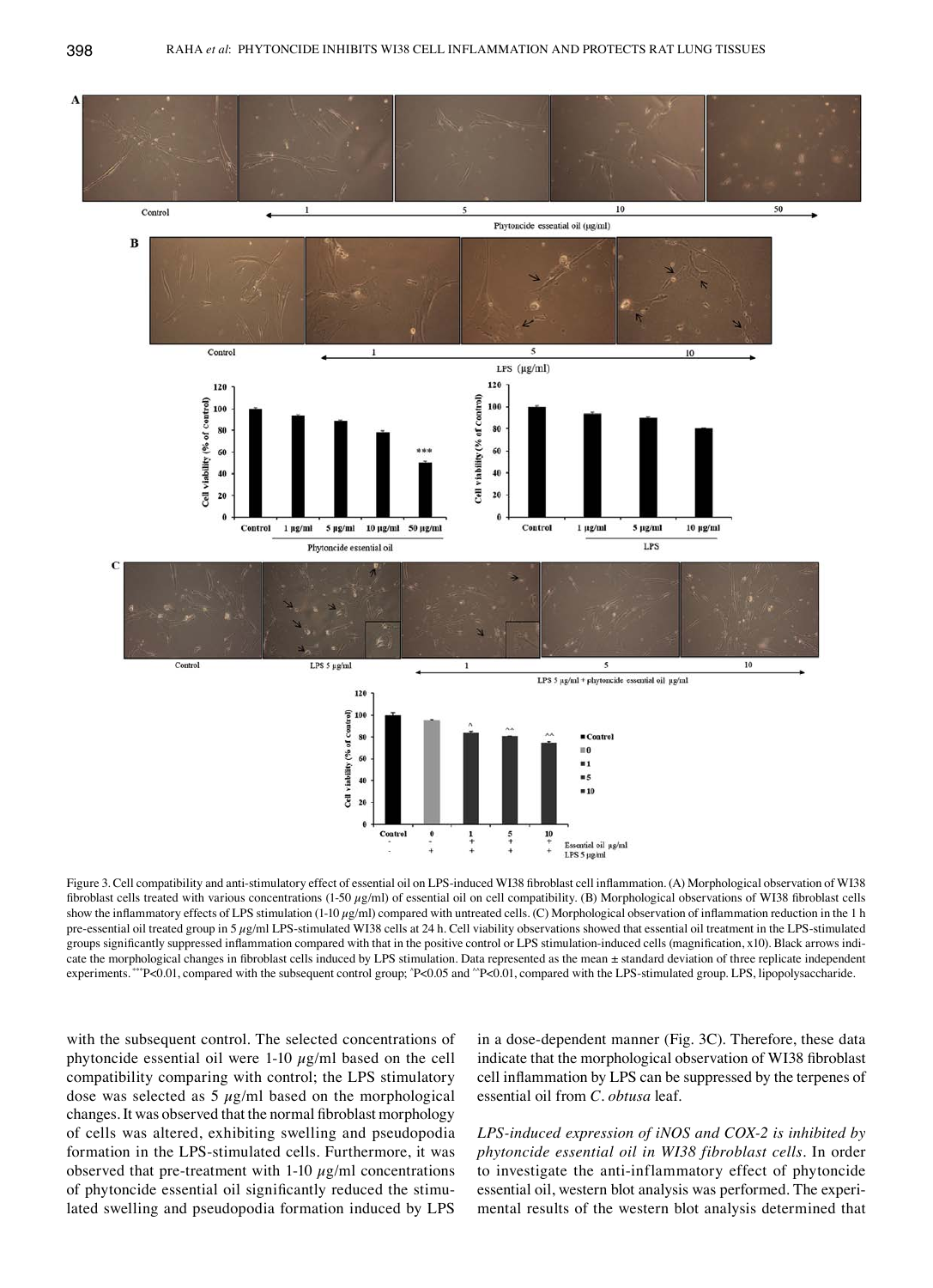

Figure 4. Suppression of iNOS and COX-2 in LPS-stimulated WI38 fibroblast cells by essential oil treatment. WI38 cells were pre-treated with 1-10  $\mu$ g/ml concentrations of phytoncide essential oil for 1 h followed by 5  $\mu$ g/ml LPS treatment for 24 h. The effect of phytoncide essential oil on the LPS-induced pro-inflammatory mediator protein expression of iNOS and COX-2 were observed by immuno-blotting. Densitometric analyses showed the suppressed expression of iNOS and COX-2 proteins compared with the LPS (positive control) group of WI38 cells. Data represented as the mean ± standard deviation of three replicate independent experiments. "P<0.05, ""P<0.01 and ""P<0.001 compared with the positive control group; "P<0.05 and ""P<0.01, compared with the negative control (un-treated) group. β-actin was used as internal control. iNOS, inducible nitric oxide synthase; COX-2, cyclooxygenase-2; LPS, lipopolysaccharide.

5 µg/ml LPS markedly increased the expression of iNOS and COX‑2 at 24 h duration in the WI38 fibroblast cells compared with the untreated control group of WI38 cells. Pre-treatment of the WI38 cells with 1-10  $\mu$ g/ml phytoncide essential oil for 1 h led to a significant decrease in the expression of iNOS in a dose-dependent manner compared with that in the LPS-stimulated cells at 24 h. Furthermore, phytoncide essential oil significantly suppressed the production of COX‑2 in the LPS-stimulated WI38 cells at 5 and 10  $\mu$ g/ml doses. These data indicated that, the terpenes of essential oil from *C. obtusa* leaf inhibits LPS-stimulated protein secretion of iNOS and COX‑2 in WI38 fibroblast cells (Fig. 4).

*Phytoncide essential oil attenuates NF‑κB activation.* NF-κB is activated at sites of inflammatory disease. To confirm the anti-inflammatory role of phytoncide essential oil in WI38 cells, the expression of inflammatory proteins were detected and evaluated. The phosphorylation of NF-κB or translocation of NF-κB to the nucleus of the WI38 inflamed cells were observed via immunofluorescence. The confocal imaging results indicated that the LPS-treated cells exhibited a marked increase of p-p65 in the nucleus, compared with the untreated or negative control cells. The co-treated groups showed complete suppression of the expression of p-p65 in the nucleus of WI38 cells pre-treated with 5 and 10  $\mu$ g/ml phytoncide essential oil (Fig. 5A). Furthermore, the protein expression of the total form of p65 decreased in the LPS-stimulated group was significantly increased in the phytoncide essential oil co-treated groups, and NF-κB inhibitor or inactivated IκB-α protein also decreased following LPS-stimulation and increased in the phytoncide essential oil pre-treated group in the total cell lysate (Fig. 5B). Therefore, these data indicated that treatment with essential oil from *C. obtusa* leaf containing terpenes inhibited the inflammation in WI38 fibroblast cells exposed to LPS stimulation by inhibiting the translocation of NF-κB from the cytosol leading to nuclear activation.

#### **Discussion**

Inflammation is a protective response to noxious stimuli that occurs unavoidably at a cost to normal tissue function, mainly depending on the type of cells and molecular media-

tors involved, and are classified as acute vs. chronic and local vs. systemic (23). The characteristic features of several chronic inflammatory diseases are their persistence and predilection for certain sites. The prevalence of any disease is due to the lack of therapeutic targets which have no side effects during treatment. The mechanism underlying the development of inflammation and pathological pain in disease is associated with an increase in pro-inflammatory cytokines interleukin (IL)-6, IL-8, IL-β, tumor necrosis factor (TNF)- $\alpha$ , chemokines, adhesion molecules, and matrix metalloproteinases, followed by a decrease in anti-inflammatory interleukin secretion, the production of COX-2 and iNOS and activation of the NF-κB/Rel transcription family pathways (24).

Natural products and the therapeutic strategies related to them are the foremost treatment methods in the development for a potent medicine with no adverse effects. Several reports on the anti-inflammatory effects of bioactive medicinal herbs have explained these: *Ailanthus altissima* in ovalbumin induced lung inflammation via the down‑regulation of T helper 2 (Th2) cytokines and eotaxin transcripts in bone marrow-derived mast cells(25); herb mixture PM014 attenuated lung inflammation in a murine model Balb/c mice against COPD (26); pomegranate extract attenuated cigarette smoking‑induced inflammation in human alveolar cells (27), and curcumin-resveratrol combination led to anti‑inflammatory and proapoptotic effects in the MRC‑5 human lung fibroblast cell line (28).

Essential oils are complex volatile compounds, which have potential therapeutic activity that depends mainly on their types, including aldehydes, phenolics, terpenes, and other antimicrobial compounds (29). Essential oil mixed with mint, eucalyptus, spruce and frankincense compounds have exhibited curative effects against acute airway inflammation induced by air  $PM_{2.5}$  air pollutants in mice (30). Phytoncide or wood essential oil has been investigated for health beneficial activities, including enhancing the activity of NK cells by the induction of intracellular perforin, granzyme A, and granulysin in NK-92MI human cells (31). Hinoki cypress (*C. obtusa*) is a coniferous tree and predominant cypress species in Asia, found in Japan and South Korea, which contains volatile or essential oil in its leaves and twigs. The direct inhalation of essential oil or contact with cypress wood has been widely investigated for its physiological and psychological relaxation properties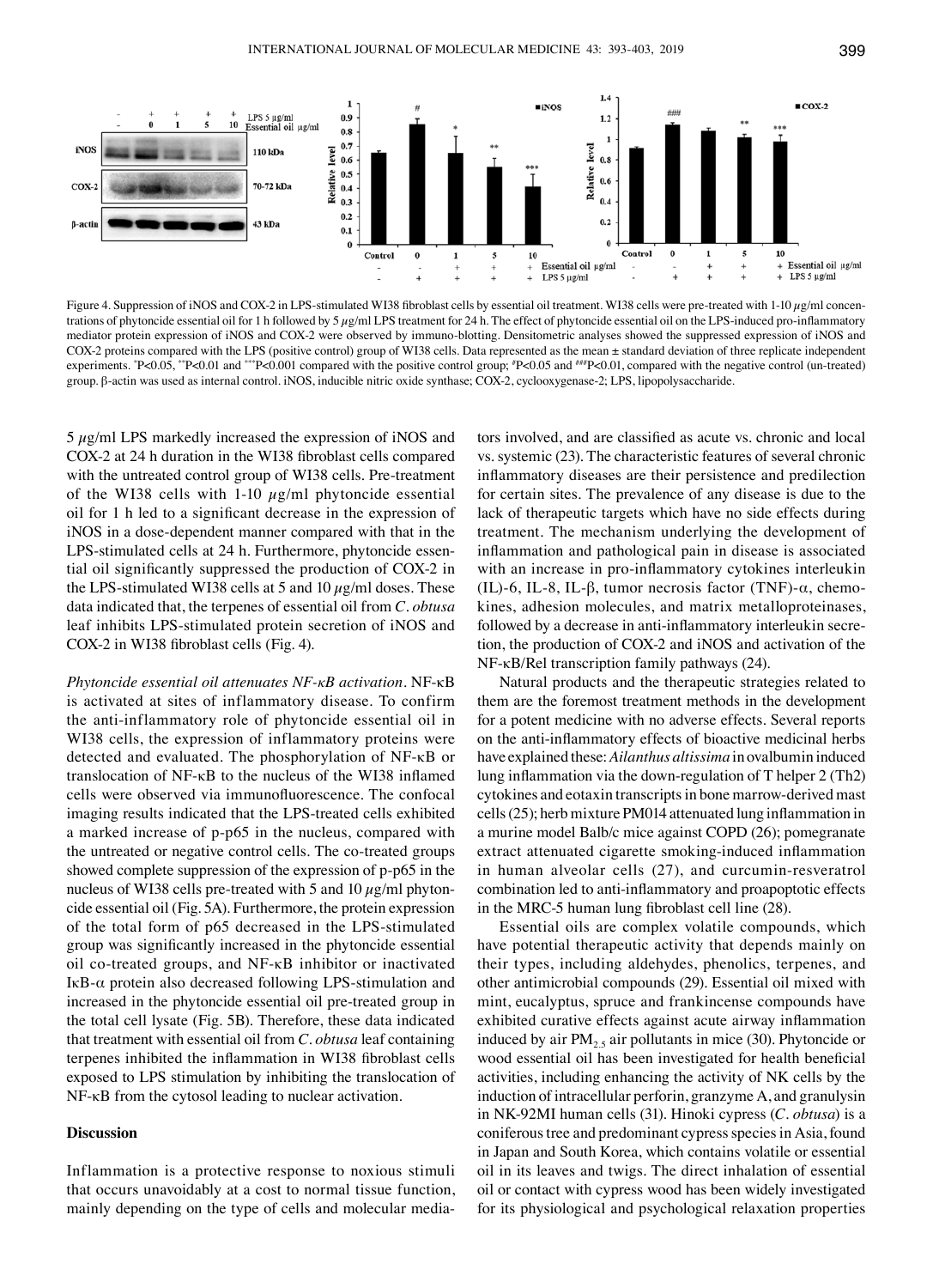

Figure 5. NF-KB inhibition by essential oil treatment of LPS-inflamed WI38 fibroblast cells. Representative images of cellular localization and immuno-blot analysis in WI38 cells. (A) Confocal images showed p-p65 or NF-κB translocation to the nucleus following LPS stimulation compared with untreated cells, whereas the phytoncide essential oil pre-treated group showed suppressed NF-κB activation and reversion of its location to the cytosol (magnification, x20). (B) Western blot results show the protein expression of total p65, NF-κB and IκB-α in whole cells, with a reduction in p65 and IκB-α on LPS stimulation and a subsequent increase in the phytoncide essential oil co-treated group of WI38 cells. Data represented as the mean ± standard deviation of three replicate independent experiments. \*\*P<0.01, compared with the LPS-stimulated group. β-actin was used as internal control. LPS, lipopolysaccharide; NF-κB, nuclear factor κ-light-chain-enhancer of activated B cells; IκB, inhibitor of NF-κB; p-p65, phosphorylated p65.

without harmful effects on the body (8,12,13,32). *In vitro* studies have shown that phytoncides decrease the capacity of LPS-induced inflammatory responses in MAC-T mammary alveolar epithelial cells (33) and in RAW 264.7 macrophage cells (18). Monoterpene β-thujaplicin of *C. obtusa* have been shown to inhibit inflammatory expression in RAW 264.7 cells and septic shock in mice (34); whereas  $\alpha$ -phellandrene monoterpene in *Schinus molle* L. essential oil exhibits enhanced NK cell activity in normal BALB/c mice (35). Similarly, in the present study, exposure to terpenes of essential oil at different concentrations led to the inhibition of LPS‑induced inflammation in WI38 cells, and inhalation of the essential oil enhanced the capacity of lung alveoli in rats.

Inflammatory mediators, including eicosanoids, are biosynthesized by COX and lipoxygenase enzymes, in which the eicosanoid-generating enzyme, COX-2 has been found to be essential for the production of prostaglandins in inflammatory diseases (25,36). The up-regulation of COX-2 leads to inflammatory cytokine release, which can further dictate the extent and type of inflammatory response from immune and non-immune cells. In chronic lung inflammation, pro-fibrotic and immuno-regulatory Th2 cytokines are important in disease exaggeration (2). The role of iNOS protein in the pathogenesis of allergen‑induced airway inflammation and lung fibrosis further explains the function of this protein in defining the context of acute or chronic inflammatory response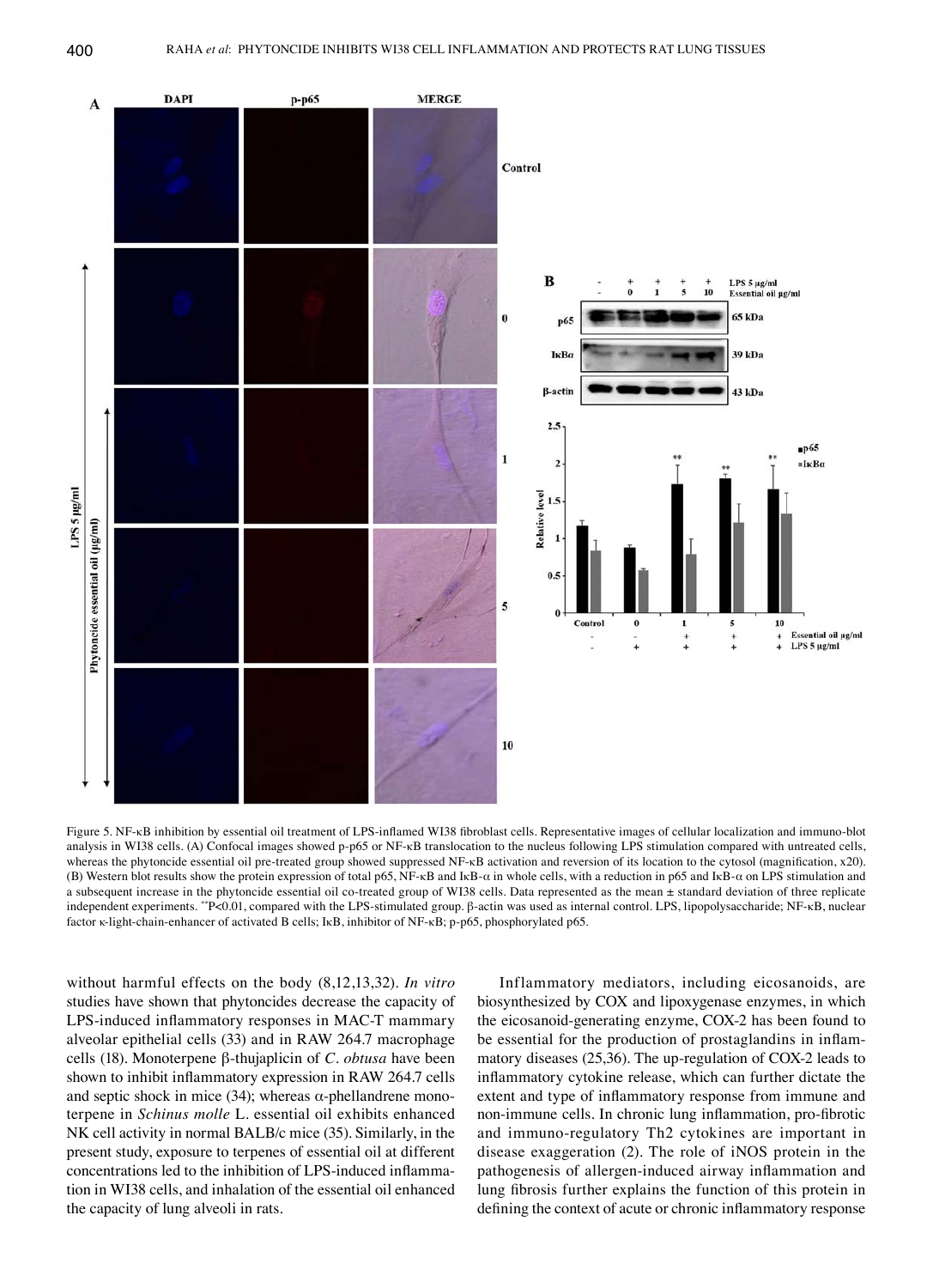

Figure 6. Schematic diagram showing the anti‑inflammatory regulation by phytoncide essential oil on lung inflammation. LPS stimulated NF‑κB and inflammatory mediator activation in WI38 cell inflammation. Phytoncide essential oil inhibited the LPS‑induced inflammation in WI38 cells and enhanced the lung alveolar capacity in Sprague‑Dawley rats, indicating its therapeutic potency for lung inflammatory diseases. LPS, lipopolysaccharide; NF‑κB, nuclear factor κ-light-chain-enhancer of activated B cells; IκB, inhibitor of NF-κB; p-p65, phosphorylated p65; iNOS, inducible nitric oxide synthase; COX-2, cyclooxygenase-2.

in disease exaggeration (1). Several studies have addressed the anti-inflammatory regulation by the inhibition of iNOS and COX-2 in injured, allergy-evoked or damaged tissue and cells, suggesting therapeutic targets for respiratory inflammatory disease (1,25,37,38). Similarly, the present study showed that terpenes in essential oil inhibited the LPS-stimulated expression of iNOS and COX-2 inflammatory mediators in WI38 fibroblast cells.

The redox-sensitive transcription factor, NF-κB, is an important participant in a broad spectrum of inflammatory networks that regulate cytokine activity in airway pathology (39). Prominent transcription factors in airway disease include NF-κB, activator protein-1 (AP-1), glucocorticoid receptors and nuclear factor of activated T cells (40). Inflammatory target proteins, including MMP‑9, intercellular adhesion molecule-1, vascular cell adhesion molecule-1, COX-2 and cytosolic phospholipase A2, are associated with airway and lung inflammation in response to various stimuli (41). Therapeutics that target the NF-κB family can inhibit its translocation during inflammation in a process termed *trans*-repression and can protect against the condition of pulmonary and airway obstruction‑associated inflammation (23,39). Several studies have described the therapeutic implications on lung diseases and its pathogenesis by inhibiting the NF-κB pathway through microRNA-194 in infantile pneumonia (42), and curcumin and resveratrol combination in MRC‑5 cells for idiopathic pulmonary fibrosis (28). The suppression of NF-κB in inflammatory diseases by natural compounds derived from plants have been reported for inflammatory diseases by inhibiting its downstream targets viz., and inflammatory mediators iNOS, COX-2 and PGE2 (43-47). The utilization of natural compounds as a potential treatment method in inflammatory airway diseases, for reversion to the healthy condition of cells or tissues, is a prime target of investigation. Therefore, the present study supports that terpenes in essential oil from the *C. obtusa* leaf inhibits the translocation of NF-κB in WI38 cells.

The present study sheds light on the anti-inflammatory mechanism of terpenes in phytoncide essential oil from the Korean *C. obtusa* leaf by inhibiting the inflammatory

mediators iNOS and COX-2 and potent transcription factor NF-κB in order to protect the lung from severe inflammatory diseases (Fig 6). Therefore, these findings suggest that terpene compounds in essential oil of hinoki cypress can be used as a safe therapeutic agent for the treatment of respiratory inflammation and improvement of respiration capacity. However, further investigations are required to provide further insight into the details of its molecular mechanism.

# **Acknowledgements**

Not applicable.

## **Funding**

This study was supported by the National Research Foundation of Korea funded by MSIT (grant nos. 2012M3A9B8019303 and 2017R1A2B4003974).

## **Availability of data and materials**

All data generated or analyzed during this study are included in this published article.

#### **Authors' contributions**

SR, SPM, SJL and GSK designed the study protocol. SR performed the *in vitro* experiments, analyzed statistical data, wrote and revised the manuscript. SR, SMK, HJL, VVGS, SEH and EHK performed the *in vivo* experiment. SJL and JDH performed the *in vivo* rat tissue experiment. SMK performed the experimental analysis and manuscript revision. SPM performed the GC/MS analysis and compound identification. GSK provided advise for the experimental analysis.

#### **Ethics approval and consent to participate**

The present study was performed following the standard animal science guidelines reviewed and approved by the Ethics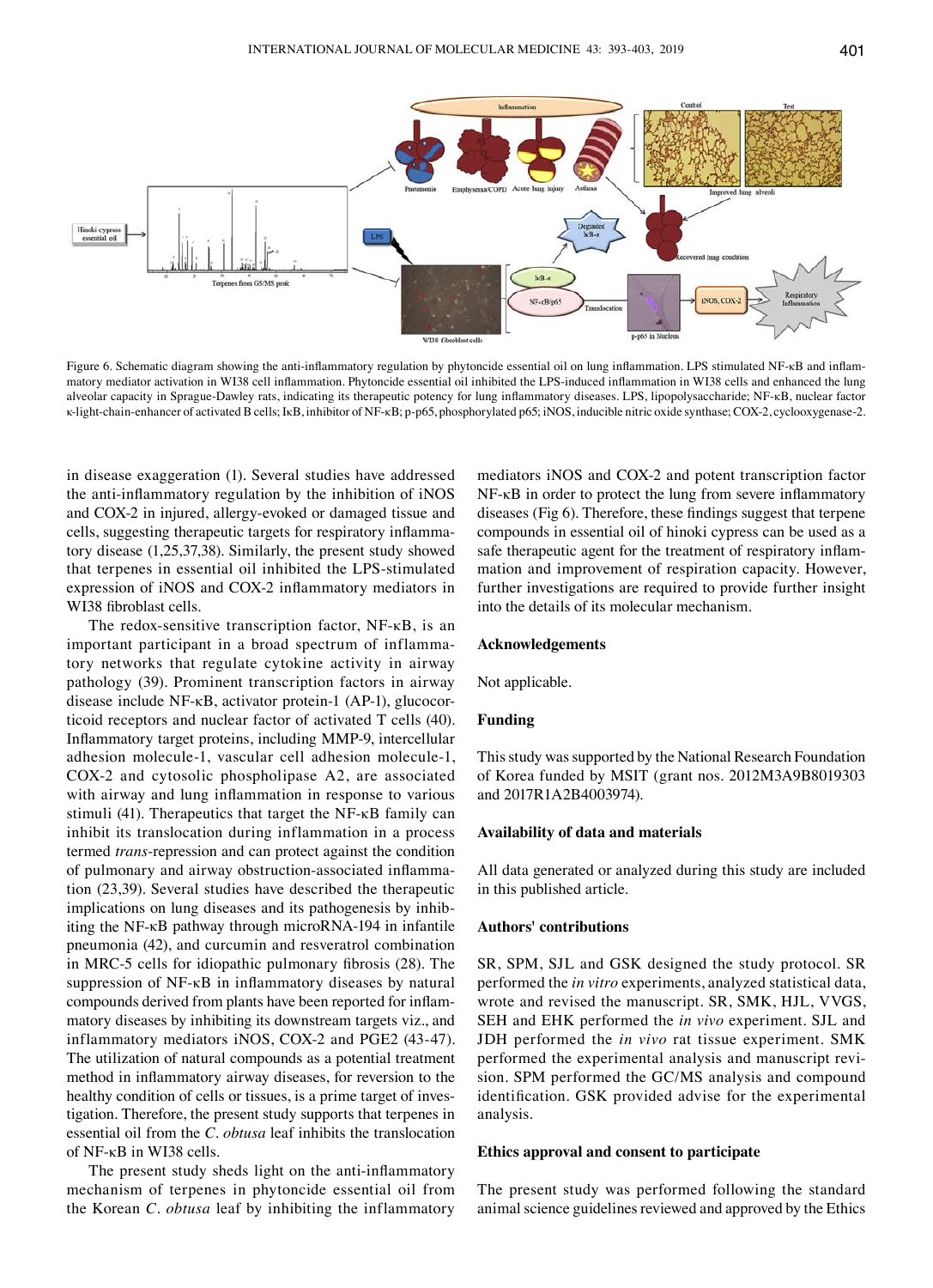Committee of Gyeongnam Biological Resource Research Center (Gyeongnam, Korea).

# **Patient consent for publication**

Not applicable.

# **Competing interests**

The authors declare that they have no competing interests.

#### **References**

- 1. Naura AS, Zerfaoui M, Kim H, Abd Elmageed ZY, Rodriguez PC, Hans CP, Ju J, Errami Y, Park J, Ochoa AC, *et al*: Requirement for inducible nitric oxide synthase in chronic allergen exposure-induced pulmonary fibrosis but not inflammation. J Immunol 185: 3076-3085, 2010.
- 2. Moldoveanu B, Otmishi P, Jani P, Walker J, Sarmiento X, Guardiola J, Saad M and Yu J: Inflammatory mechanisms in the lung. J Inflamm Res 2: 1‑11, 2009.
- 3. Stellari F, Bergamini G, Ruscitti F, Sandri A, Ravanetti F, Donofrio G, Boschi F, Villetti G, Sorio C, Assael BM, et al: In vivo monitoring of lung inflammation in CFTR-deficient mice. J Transl Med 14: 226, 2016.
- 4. Eutamene H, Theodorou V, Schmidlin F, Tondereau V, Garcia-Villar R, Salvador‑Cartier C, Chovet M, Bertrand C and Bueno L: LPS‑induced lung inflammation is linked to increased epithelial
- permeability: Role of MLCK. Eur Respir J 25: 789-796, 2005. 5. Van Linthout S, Miteva K and Tschöpe C: Crosstalk between fibro- blasts and inflammatory cells. Cardiovasc Res 102: 258‑269, 2014.
- 6. Vancheri C, Mastruzzo C, Tomaselli V, Sortino MA, D'Amico L, Bellistrí G, Pistorio MP, Salinaro ET, Palermo F, Mistretta A, *et al*: Normal human lung fibroblasts differently modulate interleukin‑10 and interleukin-12 production by monocytes: Implications for an altered immune response in pulmonary chronic inflammation. Am J Respir Cell Mol Biol 25: 592-599, 2001.
- 7. Flavell SJ, Hou TZ, Lax S, Filer AD, Salmon M and Buckley CD: Fibroblasts as novel therapeutic targets in chronic inflammation. Br J Pharmacol 153 (Suppl 1): S241-S246, 2008.
- 8. Ikei H, Song C and Miyazaki Y: Physiological effect of olfactory stimulation by Hinoki cypress (*Chamaecyparis obtusa*) leaf oil. J Physiol Anthropol 34: 44, 2015.
- 9. Lee SH, Do HS and Min KJ: Effects of essential oil from Hinoki cypress, *Chamaecyparis obtusa*, on physiology and behavior of flies. PLoS One 10: e0143450, 2015.
- 10. Abe T, Hisama M, Tanimoto S, Shibayama H, Mihara Y and Nomura M: Antioxidant effects and antimicrobial activites of phytoncide. Biocontrol Sci 13: 23-27, 2008.
- 11. Zhang S, Jung JH, Kim HS, Kim BY and Kim IH: Influences of phytoncide supplementation on growth performance, nutrient digestibility, blood profiles, diarrhea scores and fecal microflora shedding in weaning pigs. Asian-Australas J Anim Sci 25: 1309-1315, 2012.
- 12. Li Q: Effect of forest bathing trips on human immune function. Environ Health Prev Med 15: 9-17, 2010.
- 13. Li Q, Kobayashi M, Wakayama Y, Inagaki H, Katsumata M, Hirata Y, Hirata K, Shimizu T, Kawada T, Park BJ, *et al*: Effect of phytoncide from trees on human natural killer cell function. Int J Immunopathol Pharmacol 22: 951-959, 2009.
- 14. Sobral MV, Xavier AL, Lima TC and de Sousa DP: Antitumor activity of monoterpenes found in essential oils. ScientificWorldJournal 2014, e953451, 2014.
- 15. Juergens UR: Anti‑inflammatory properties of the monoterpene 1.8‑cineole: Current evidence for co‑medication in inflammatory airway diseases. Drug Res (Stuttg) 64: 638-646, 2014.
- 16. Guerreiro M, Mernak M, Santana F, Pinheiro N, Ramanholo BS, Capello T, Lolanda T, Martins M, Lago J and Prado C: Essential oils reduced lung inflammation in a model of acute lung injury. Eur Respir J 44: 3925, 2014.
- 17. Games E, Guerreiro M, Santana FR, Pinheiro NM, de Oliveira EA, Lopes FD, Olivo CR, Tibério IF, Martins MA, Lago JH, *et al*: Structurally related monoterpenes p‑Cymene, carvacrol and thymol isolated from essential oil from leaves of *Lippia sidoides* Cham. (Verbenaceae) protect mice against elastase-induced emphysema. Molecules 21: E1390, 2016.
- 18. Park Y, Yoo SA, Kim WU, Cho CS, Woo JM and Yoon CH: Anti-inflammatory effects of essential oils extracted from *Chamaecyparis obtusa* on murine models of inflammation and RAW 264.7 cells. Mol Med Rep 13: 3335-3341, 2016.
- 19. Kuiate JR, Bessière JM, Zollo PH and Kuate SP: Chemical composition and antidermatophytic properties of volatile fractions of hexanic extract from leaves of Cupressus lusitanica Mill. from Cameroon. J Ethnopharmacol 103: 160-165, 2006.
- 20. Su YC and Ho CL: Composition and two activities of the leaf essential oil of *Litsea acuminata* (Blume) Kurata from Taiwan. Rec Nat Prod 7: 27-34, 2013.
- 21. Wang SY, Wang YS, Tseng YH, Lin CT and Liu CP: Analysis of fragrance compositions of precious coniferous woods grown in Taiwan. Holzforschung 60: 528-532, 2006.
- 22. Xu Brittany M, Baker George L, Sarnoski Paul J and Goodrich-Schneide Renée M: A comparison of the volatile components of cold pressed Hamlin and Valencia (*Citrus sinensis* (L.) Osbeck) orange oils affected by Huanglongbing. J Food Qual 2017: 6793986, 2017.
- 23. Okin D and Medzhitov R: Evolution of inflammatory diseases. Curr Biol 22: R733-R740, 2012.
- 24. Tak PP and Firestein GS: NF-kappaB: A key role in inflam- matory diseases. J Clin Invest 107: 7-11, 2001.
- 25. Jin MH, Yook J, Lee E, Lin CX, Quan Z, Son KH, Bae KH, Kim HP, Kang SS and Chang HW: Anti-inflammatory activity of *Ailanthus altissima* in ovalbumin‑induced lung inflammation. Biol Pharm Bull 29: 884-888, 2006.
- 26. Lee H, Kim Y, Kim HJ, Park S, Jang YP, Jung S, Jung H and Bae H: Herbal formula, PM014, attenuates lung inflammation in a murine model of chronic obstructive pulmonary disease. Evid Based Complement Alternat Med 2012: 769830, 2012.
- 27. Husari A, Hashem Y, Bitar H, Dbaibo G, Zaatari G and El Sabban M: Antioxidant activity of pomegranate juice reduces emphysematous changes and injury secondary to cigarette smoke in an animal model and human alveolar cells. Int  $\overline{J}$  Chron Obstruct Pulmon Dis 11: 227-237, 2016.
- 28. Kloesch B, Dietersdorfer E, Loebsch S and Steiner G: Anti-inflammatory and pro-apoptotic effects of curcumin and resveratrol on the human lung fibroblast cell line MRC‑5. Altern Integr Med 3: 174, 2014.<br>29. Swamy MK, Akhtar MS and Sinniah UR: Antimicrobial prop-
- erties of plant essential oils against human pathogens and their mode of action: An updated review. Evid Based Complement Alternat Med 2016: 3012462, 2016.
- 30. Wang H, Song L, Ju W, Wang X, Dong L, Zhang Y, Ya P, Yang C and Li F: The acute airway inflammation induced by PM2.5 exposure and the treatment of essential oils in Balb/c mice. Sci Rep 7: 44256, 2017.
- 31. Li Q, Nakadai A, Matsushima H, Miyazaki Y, Krensky AM, Kawada T and Morimoto K: Phytoncides (wood essential oils) induce human natural killer cell activity. Immunopharmacol Immunotoxicol 28: 319-333, 2006.
- 32. Ikei H, Song C and Miyazaki Y: Physiological effects of touching hinoki cypress (*Chamaecyparis obtusa*). J. Wood Sci 64: 226-236, 2018.
- 33. Kang S, Lee JS, Lee HC, Petriello MC, Kim BY, Do JT, Lim DS, Lee HG and Han SG: Phytoncide extracted from pinecone decreases LPS-induced inflammatory responses in bovine mammary epithelial cells. J Microbiol Biotechnol 26: 579-587, 2016.
- 34. Shih MF, Chen LY, Tsai PJ and Cherng JY: In vitro and in vivo therapeutics of β-thujaplicin on LPS-induced inflammation in macrophages and septic shock in mice. Int J Immunopathol Pharmacol 25: 39-48, 2012.
- 35. Lin JJ, Lin JH, Hsu SC, Weng SW, Huang YP, Tang NY, Lin JG and Chung JG: Alpha-phellandrene promotes immune responses in normal mice through enhancing macrophage phagocytosis and natural killer cell activities. In Vivo 27: 809-814, 2013.
- 36. Lanas A, Haggerty P and Hirschowitz BI: In vitro studies of anti‑inflammatory agents and prostaglandin e2 effects on stimulated normal human fibroblast cultures. Inflammopharmacology 2: 377-387, 1994.
- 37. Seo HR, Choi MJ, Choi JM, Ko JC, Ko JY and Cho EJ: Malvidin protects WI-38 human fibroblast cells against stress-induced premature senescence. J Cancer Prev 21: 32-40, 2016.
- 38. Thangavel J, Samanta S, Rajasingh S, Barani B, Xuan YT, DawnB and Rajasingh J: Epigenetic modifiers reduce inflammation and modulate macrophage phenotype during endotoxemia-induced acute lung injury. J Cell Sci 128: 3094-3105, 2015.
- 39. Schuliga M: NF-kappaB signaling in chronic inflammatory airway disease. Biomolecules 5: 1266-1283, 2015.